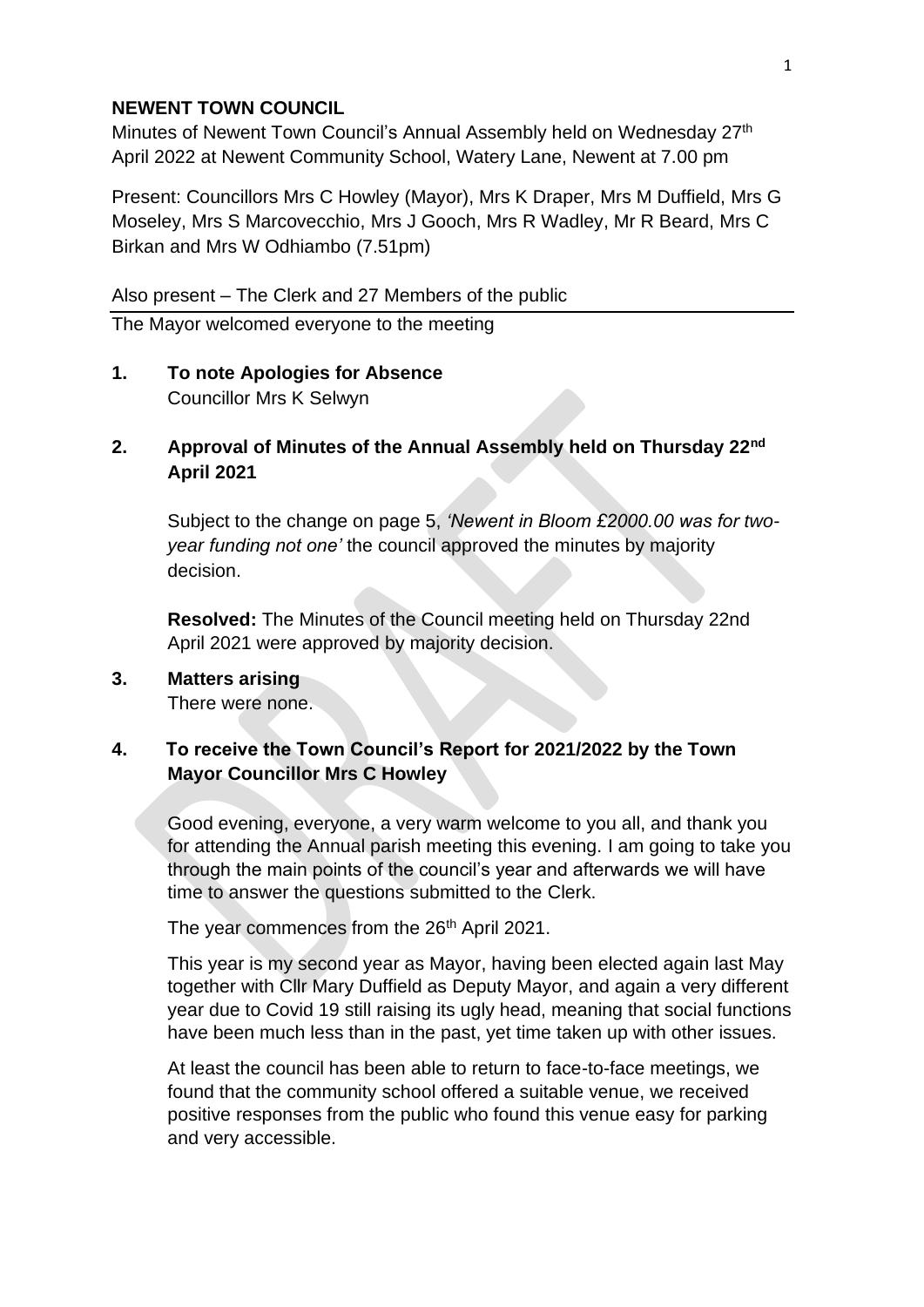The issue of fishing permits was reviewed this year, it was decided to offer up to 20 extra permits per year to people who reside outside of the town. Those that wished to fish at Newent Lake yet fell outside of our area could apply, a charge would be made of £100.00 (sic) this sum would go in some way to offset costs incurred by the council in maintaining the lake water healthy for the fish etc. this has been well received by fishermen.

Newent Rotary was able to secure funding for a chat bench, they approached the council for permission to place the bench in the Market Square region. The council was very pleased to accept this offer, you may see the bench which is placed under the Market House. I have noticed it is now being used very regularly by residents. The bench was formally given to the council on our Love Newent Fayre day, more of this later.

The 5<sup>th</sup> July 2021 was frontline workers day, the council, along with other members of the Royal British Legion, Rotary, and the community was able to raise the Frontline Worker's Flag in the town to support all frontline workers. This was some way we could show our respect and support for these people.

The council now has a Busking Code of Practice in place, anyone wishing to busk in the Town can do so, the delegated area is under the Market Square, and dates/times can be agreed by application to the Clerk.

After taking advice, and receiving a comprehensive report from our Locum Clerks, the council agreed that all councillors email address should become .gov addresses. This has been actioned and offers a safer way for all councillors to carry out their business.

The council is now producing a monthly newsletter, with the able assistance of our Clerk. This newsletter promotes/showcases the work carried out by the council, plus it also includes news and information from any clubs and groups in the community. We hope that this will encourage groups to promote what they are doing and be interesting information to the wider community.

There is a lot happening in our Market town, the network we have is something that we should all be proud of. Should you have any information/news that you wish to include in the newsletter please contact the Clerk in the first instance.

During July the Mayor and Deputy Mayor were invited by the Mayor of Lydney to attend an evening of Military Music in Bathurst Park Lydney. It was a beautiful summer evening with drinks and refreshments taken to the background of the Nottingham Calvary Unit Band playing a selection of military music and themes. There was also a bands woman who sang some Vera Lyn songs. The final part of the evening included the Beating the Retreat, and the bugler playing the last post.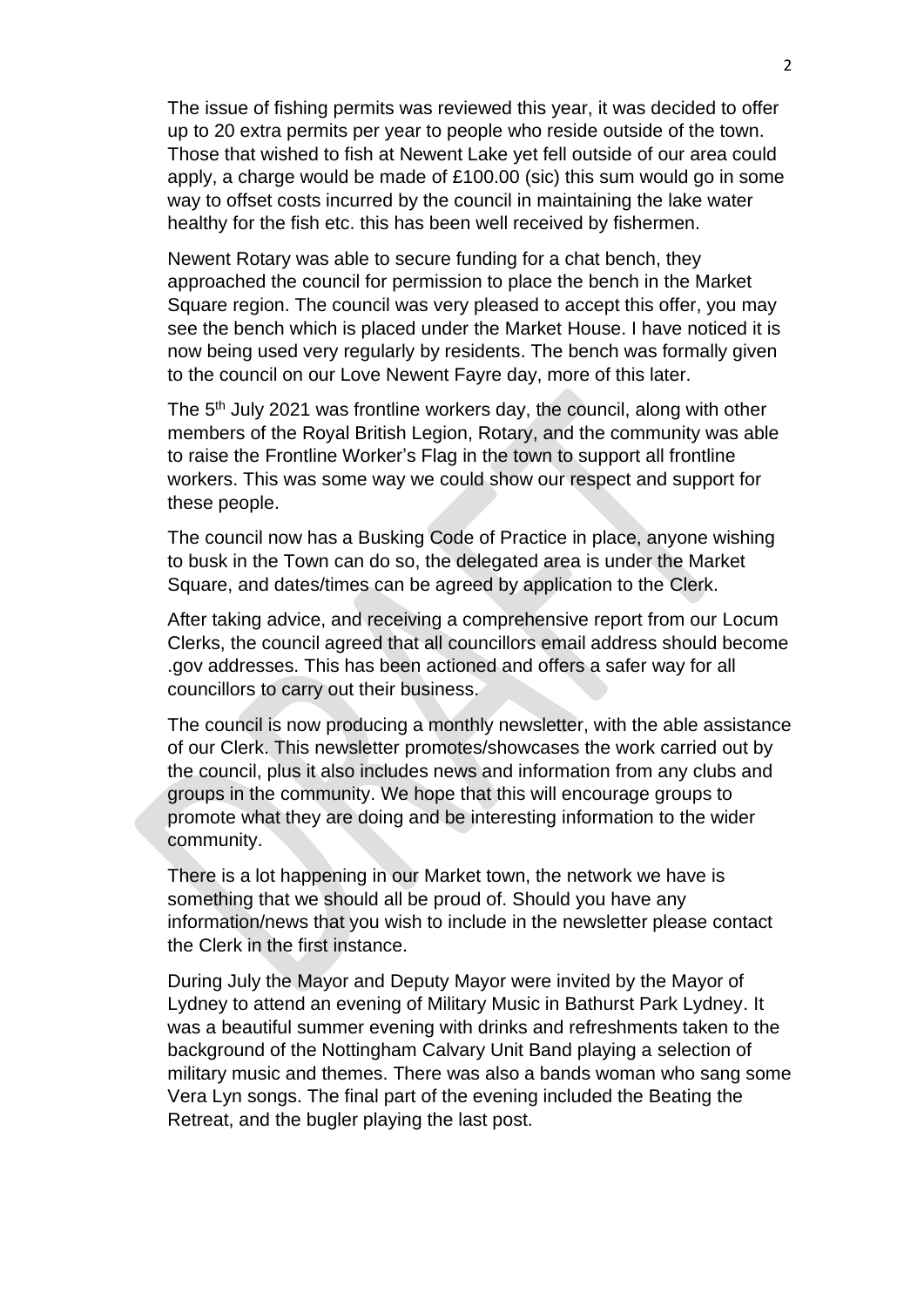This year we held our first ever Love Newent fayre. This was made possible by grant funding from the Welcome Back Fund. This was held on the  $4<sup>th</sup>$ September, being the first opportunity for us to open up the Town again and come together to celebrate who we are and what we have. We were very fortunate that the sun shone on us very brightly that day, always a plus.

We had music under the Market Square, ably managed by David Sass, Newent Rotary took over the Memorial Hall car park and displayed many beautiful vintage cars and vehicles, this was well received by members of the public. Plus, as mentioned before, Pudsey Bear was in attendance and formally presented the chat bench to the council, he also raised welcome funds for the Children in Need appeal.

A living statue in the form of a knight was in the town delighting people of all ages, traders, and local groups, came out onto the streets and showed the public just what they had to offer, the town crier entertained us as well.

The lake was host to tractors and the fire engine, all of the young children so enjoyed pretending to drive these vehicles, we are truly thankful to those that gave up their own precious free time to support the fayre and give so much pleasure to the young people. We had face painting, a magician, laser shooting, music, all offered to the public for free! Together with the Guides and other community members showcasing who they are and what they do.

We also offered *'I've Shopped in Newent*' bags, and Newent mugs again for free to people; it really was a day to give and share. Again, a big thank you to the staff who worked and assisted in the setting up of this event, and all those who helped on the day, it was exhausting but good fun.

The council was pleased to recognise those that gave their lives during the two world wars. The large red poppies were once again displayed throughout the town, this being a poignant mark of respect to the fallen, and their living relatives. The Deputy Mayor and I were privileged to represent the council at the community school, to join in with their Remembrance Service. The school ground was filled by the school members, they were a credit to their school with the respect and behaviour that they displayed. The last post was played by a young sole trumpeter, a very touching moment.

The Deputy Mayor was able to represent the Mayor at the Remembrance Service Sunday the 14<sup>th</sup> November.

Earlier on in the year, the Royal British Legion was at last able to meet and perform a dedication ceremony for the Peace Tree (to be found in the Lake area). During the dedication the names of Newent's fallen from the two World Wars were read out, followed by a minute's silence. The tree is a fitting tribute, and very worth a visit.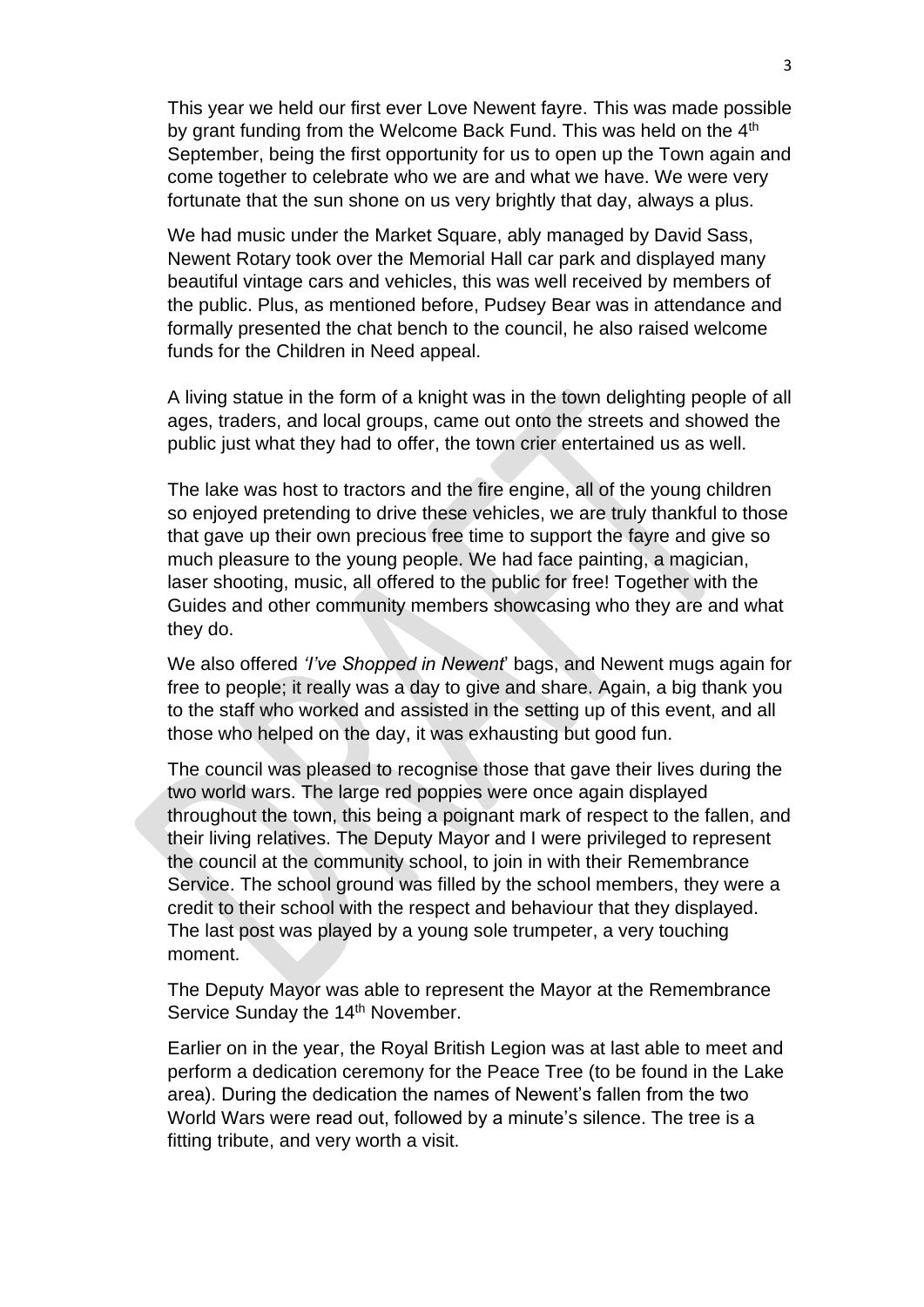A public meeting was held at the Glebe Community Centre on Thursday the 18<sup>th</sup> November. This was held by the Emergency Plan Working Group and was very well attended.

Officers from, Highways District and County attended. They gave a broad view of what their responsibilities are, and how it sits with the Town Council, and what the community can expect from them. There was a question-andanswer session when members of the public put forward their concerns to the relevant responsible officer and received answers and information as required.

It was agreed to look into an early warning system, this has now been set up. The idea is for an early warning system activation alarm system for people to receive an early warning when the water coming down into Peacock's Brook reaches a certain height. This was set up and funded by the County Council, and it is hoped that this will be a useful aid to assist those that suffer with flooding in the town.

Another very positive outcome regarding the flooding, is the formation of Newent Neighborhood Flood Association. This forum has been set up by likeminded individuals who wish to be proactive, and work together to assist each other in finding ways forward to aid against flooding and be of assistance should the worst happen. The group has been very professionally set up in a manner that is a credit to them.

The Forest-of-Dean District Council supplied 75 Flood Saxs free of charge, which they delivered to Newent Council in order for them to be fairly distributed to residents affected by flooding, this has been actioned, all residents who wished to receive a flood sax have done so, however if you or someone that you know have not received this free offer, please let us know and we will rectify this matter immediately. (We do have a small number of saxs available).

We are pleased to say that the council agreed to form a Newent Climate Emergency Forum. This has been met with good interest. It will be positive for the Town to work together on this very important issue. So far, the group has helped produce a pledge and action plan for the Town Council after its launch at the 'Love Newent Fayre' last year. Following the NTC office move to new premises, work should be starting shortly on the Action Plan.

Several members of the Group attended a Forest of Dean district-wide one day conference in Lydney for Local Leaders in Climate Change. Members heard presentations on topics including home insulation, biodiversity, and parish outreach, and took part in discussions all of which will help in planning a programme for the parish. In particular, the Aurora Project administered through the District Council, will be inviting local participation to minimise carbon emissions.

The Group is also hoping to work with the FoDDC to identify land owned locally by the district which could be used to increase biodiversity.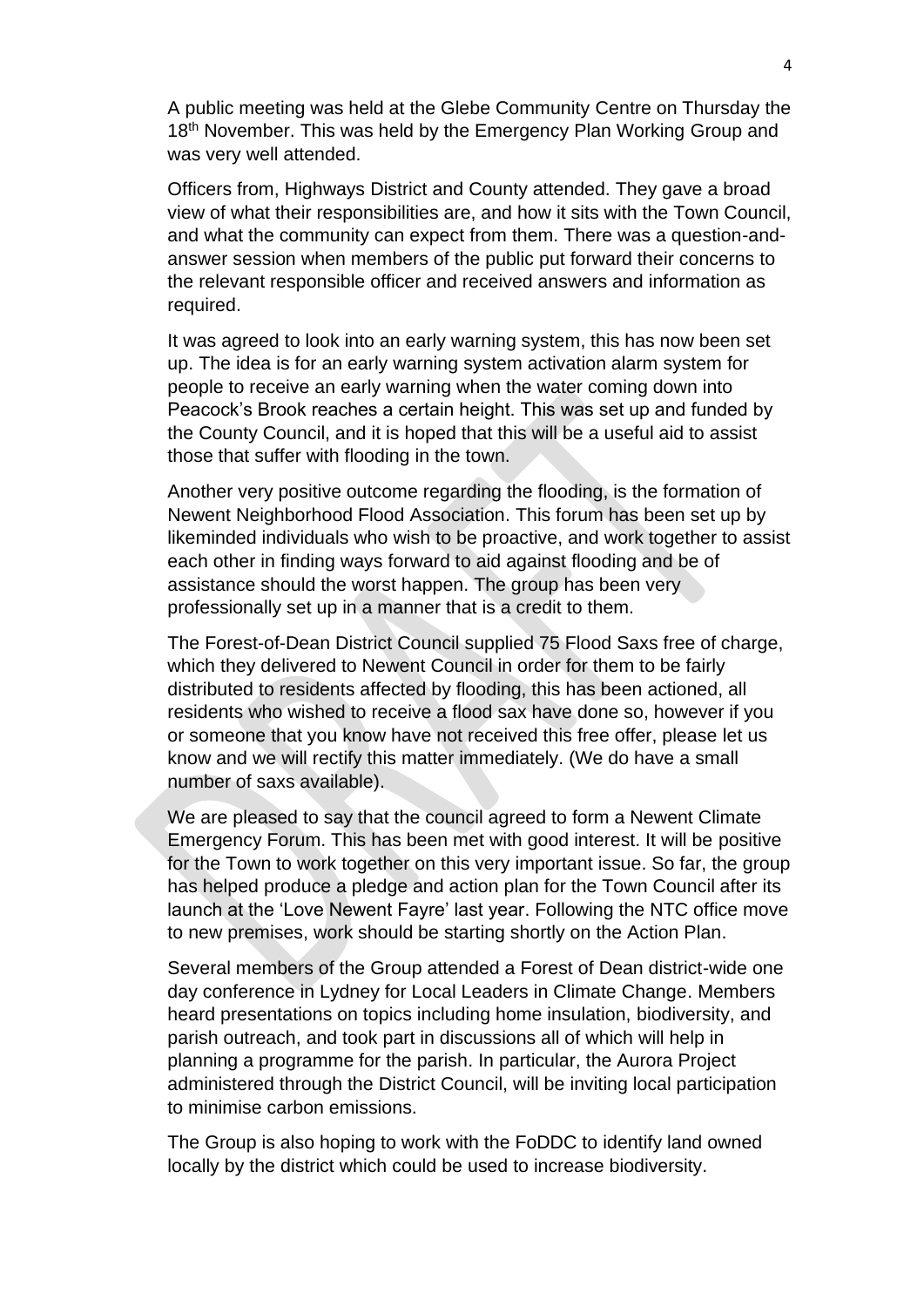The council has also approved, with agreement of the community, to borrow funds from the Public Works Loan Board. This loan is to carry out necessary repairs to our Market House. I am sure that you would all agree how important it is to maintain this historic asset for the community.

The loan will be £58000.00 borrowed over a term of  $7\frac{1}{2}$  years, the loan repayments are expected to be around £8200.00 per Anum.

A precept increase consultation was met.

During November the council was advised of changes to be carried out to the building occupied by its staff at Glebe Community Centre, the building is to be fully revamped. This meant that we could no longer occupy the room we were using. However, I am pleased to say that we were offered alternative accommodation, in the same area but on ground floor level and away from other users, in other words rooms solely used by the council.

We have now moved to this accommodation; we give grateful thanks and recognition to all of the staff in the way that they worked and went over and above expectations to enable the move to happen in (what appeared to us) a very smooth transition. The rooms are in fact a great improvement for the staff, they are certainly more secure, plus there is a disabled entrance facility so that at last we are all inclusive and able to facilitate all needs.

The well attended and exciting Christmas Lights switch on was able to go ahead this year. This event is always fun for the community, again hard work for the organisers but very worthwhile. Many members of the community took part in the parade through the town, again it was heartwarming to see the young people taking part, and the enjoyment on their faces. Thank goodness Father Christmas was able to visit again, he was very popular this year, he had been missed by many of the children last year, so they were out in force this time. We thank the Memorial Hall Committee for hosting him.

The Christmas Lights Committee have been successful in receiving grant funding for this event, this has enabled the council to purchase new Christmas lighting for the town. This came at good timing. Some of the lights had aged and needed updating, therefore this has now been actioned, securing a fantastic display for years ahead. This is a great achievement for all concerned. Whilst the lights are beautiful, they come at a cost, it is welcome that this update has not been met by the precept.

We were able to hold the Mayor's Civic Christmas Event this year and thank all at St Mary's Church for their hard work in ensuring that this event was able to take place. The event was well attended, by the community,

We thank the Dolphin Club for their singing of Away in a Manger, and the young school children for their carols, and reading of an amusing verse. We were able to finish the event off at the Memorial Hall with Ellie Pensom playing the violin in the background, whilst people chatted, and indulged in mulled wine and mince pies.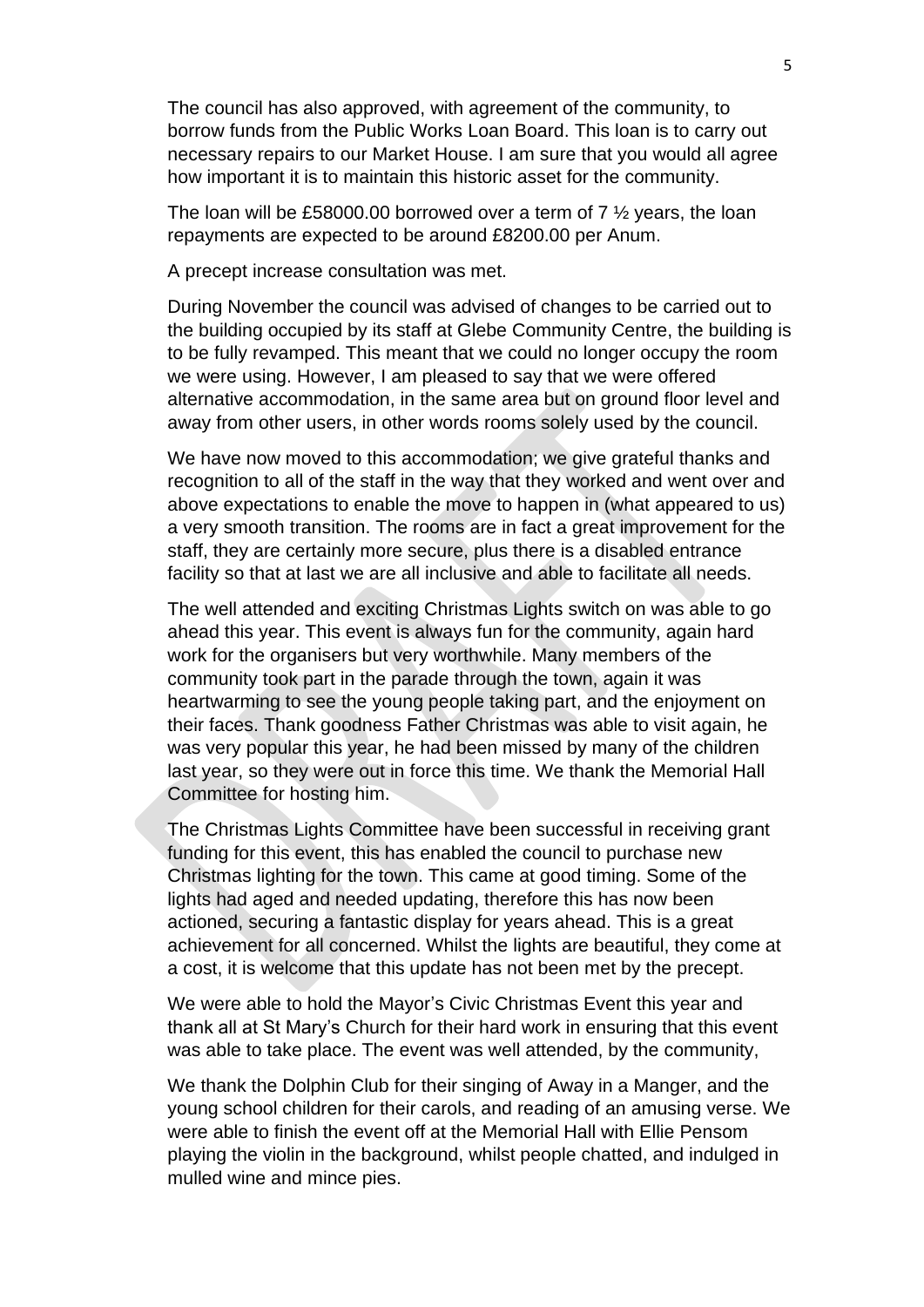The council agreed to set up a committee structure, this has taken a lot of work mainly carried out by our Clerk. We held an Extraordinary Meeting to agree the structure of these committees. We aim to go into this working structure in the new financial year. We will have four committees, Finance and Staffing, Planning and Environment, Communities, and Regeneration. We will still hold a full council meeting, although this will be on a monthly basis, not fortnightly.

The exciting thing about the committee structure is that they are all public meetings, so transparency is very evident. Plus, the public will be able to assist and take part in these meetings should they have knowledge and interest in any subjects being discussed and worked on. Members of the public will not of course have voting rights; however, I am sure that their input will be very valuable.

Some of you had probably noticed that the reeds in the lake had become very overgrown and intrusive, and needed to be removed. Taking advice from the relevant bodies, the estates team hired in plant and equipment for the job. The Foreman undertook training to be able to drive the equipment, which pulled up the reeds in a suitable way, the reeds were placed on the water's edge to allow water etc. to return to the lake and then removed for disposal. Several people have commented favorably on the improvement.

Clifford's Mesne is also under the umbrella of Newent Town Council, served by Cllr Ruth Wadley. The residents have nominated the Yew Tree Inn as an asset to their community, we were very pleased to support them in this. We all need a pub to meet up with our friends, to eat drink and enjoy each other's company.

We are pleased to say our CCTV cameras have been updated, they are now all pan zoom and tilt type, giving very clear vision to the service personnel who access them. All cameras are linked to Waterwells, this enables officers at Waterwells to see immediately any incidents as they occur in the town. The officers would use this ability should there be any serious incidents, it has been most certainly effective with at least one serious incident last year.

Stagecoach buses have given concern to residents in Newent and the surrounding areas, young and not so young residents have come together to bring the seriousness of losing the 132 service and the reduction of the 32 service, between Newent and Ross-on-Wye. Other communities like Dymock and Ledbury are also affected.

Newent Town Council were happy to support our county councilor with this issue. Letters have been posted to all interested parties; we were also supportive of Cllr Moseley attending a meeting at Ledbury Town Council on our behalf. We have supported funding from the Precept by £520.00 towards the running of a trial shopper service to Newent to meet passenger needs, we do hope that this will assist those that are cut off from our Market Town, and more worryingly doctors and other necessary services. In fact, this morning saw the first 632 community bus arrive, very exciting. Congratulations to all involved.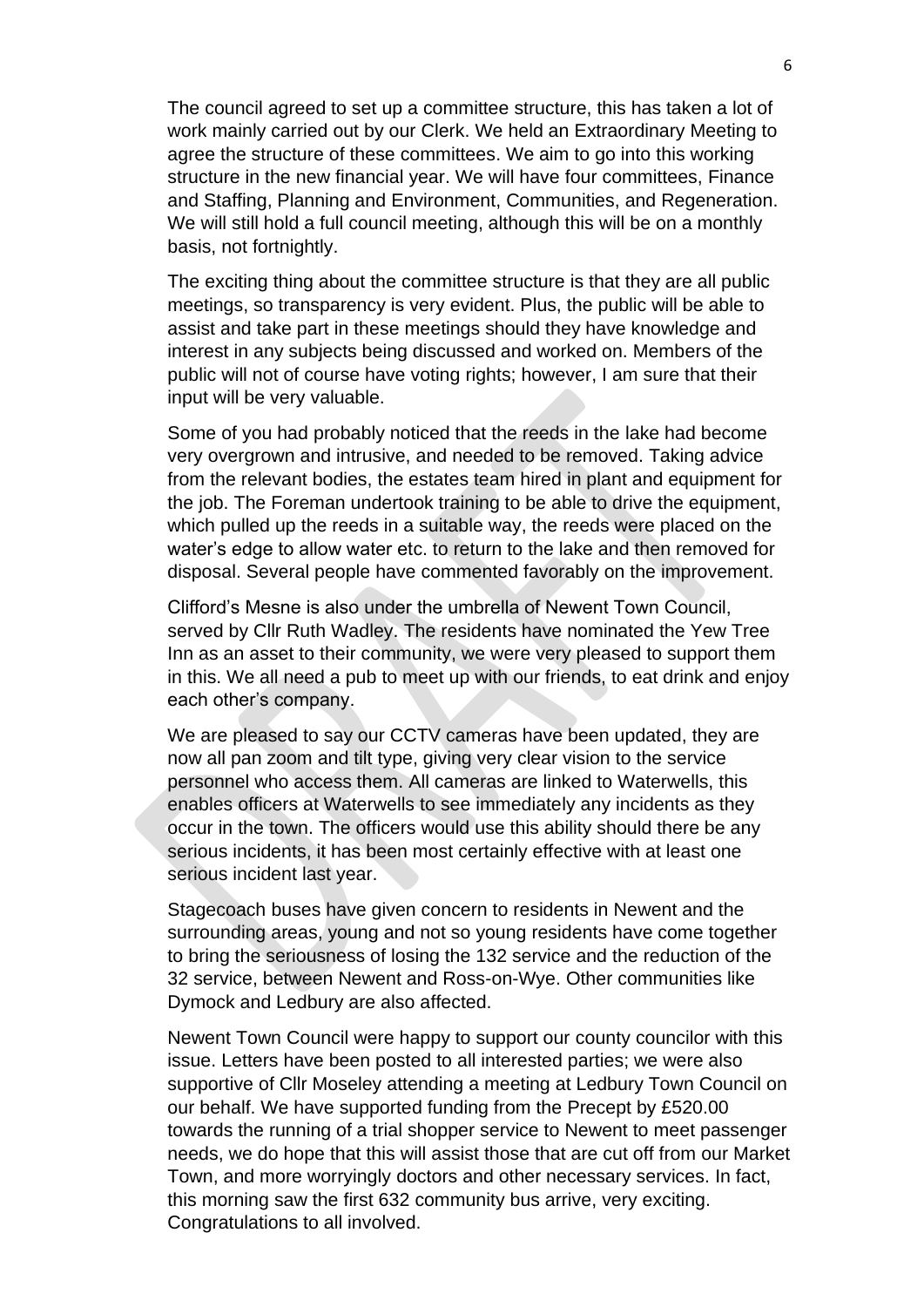We have several working groups; however, I will mention two here as they will continue to work in the same manner when we move to a committeebased structure.

Youth Action Group, although taken time the group is now beginning to thrive. They have a Facebook page set up over a year ago, with 380 followers. The primary project this year has been to refurbish the local phone box in Vauxhall Tythings area. The door required mending, that was undertaken and then young people set about painting the phone box making it look cared for. The group had a stall at the Love Newent Fayre to raise its profile and encourage new members.

The group will play a part in the Queen's Jubilee celebrations. They have been asked to participate in a blog article for the national association for Local Councils (NALC for short) and they hope to promote local democracy week.

Newent Neighbourhood Development Plan (NDP for short). This group offers our community the chance to set out a vision for the future of Newent in terms of planning and development. Our town is likely to expand considerably over the term of the next FoDDC Local Plan which runs until 2041 and once the NDP is completed, it will carry statutory weight within the decision-making process. The Steering Group is making steady progress with its themed surveys to add to the body of evidence needed to create the policies that will form the major content of the finished Plan.

The Covid pandemic has had a significant impact on the rate of progress. Without the usual opportunities for street stalls and community engagement, the Steering Group has had to rely primarily on online engagement, although several door-knocking sessions in recent months have produced good rates of return for the surveys. Following the general questionnaire at the first public consultation in October 2019, the themes of the subsequent surveys have been Transport, Environment part one (habitat), Amenities, and currently Environment (part two (human impact)). Housing and Business are two further topics that are coming up.

The council was pleased to support local businesses with their desire for a street market in the town. A street traders' license has been applied for; costs were met by the town promotion budget.

You may have seen that the council has been flying the Ukrainian Flag on our flagpole. It is flown to show solidarity and support to that country at this time.

Pete Rochford Chairman of the Joe Meek society presented a bust of Joe Meek to the council. The unveiling took place at the Market House and was very well attended. The bust will be retained at the Market House in the music room, for all visitors to enjoy.

During the year, the council has considered well over 100 planning applications, as well as being consulted on street names for new developments.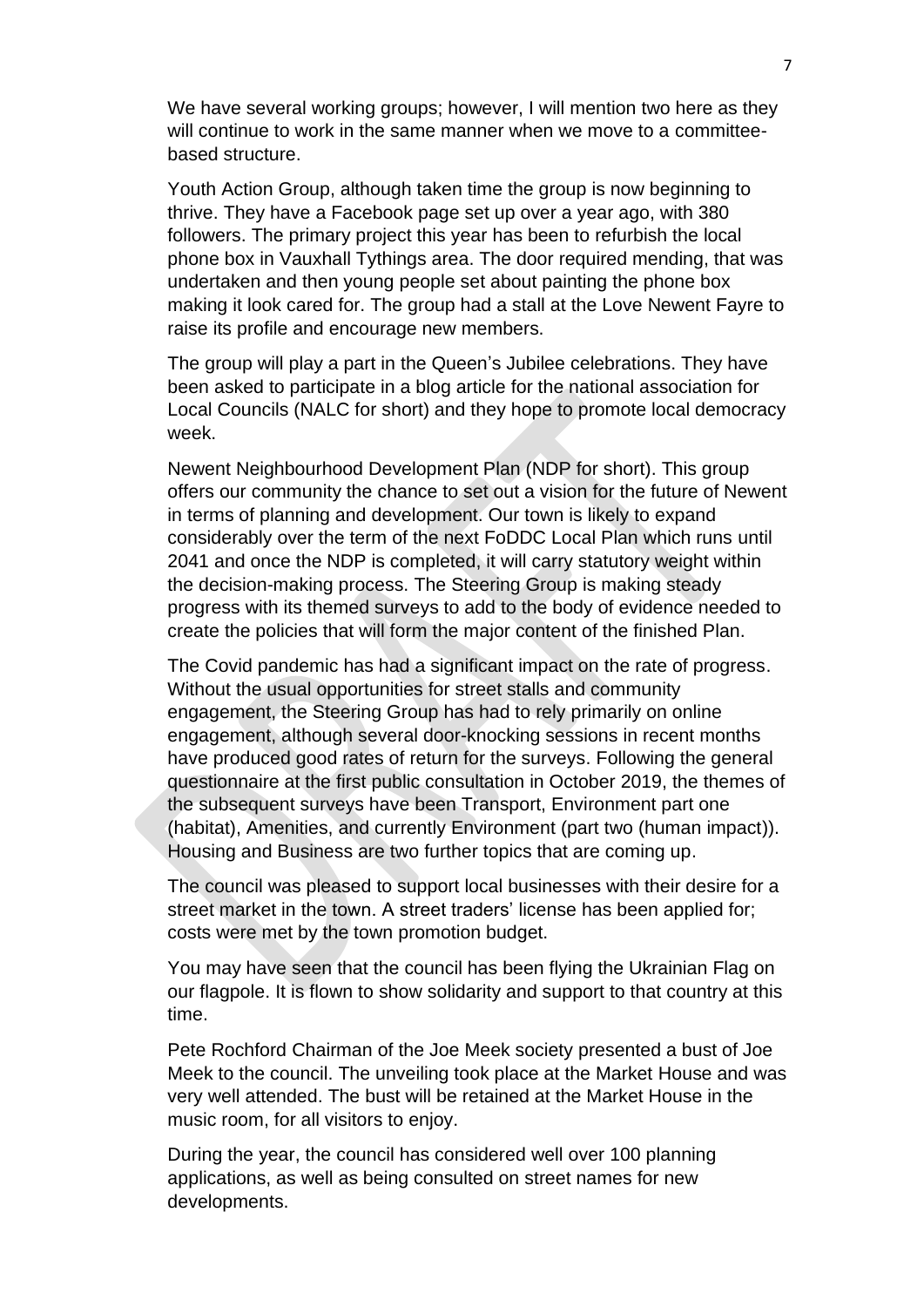Grant applications have been received and considered, during the year we have supported the following charities/organizations

- Newent Initiative Trust £10,000,00
- Citizens Advice Bureau £1500.00
- Young Anglers now free of charge
- Youth Support Service through St Mary's Church
- Deed of variation monies £8250.00

The council supported a neighbourhood watch bike marking event at the recreation ground costing £100.00, and the Forest of Dean Youth association holiday activities also at the recreation ground, costing £300.00.

After 7 years as a Councillor Mr. Eli Heathfield resigned on 6<sup>th</sup> April 2022. We would like to thank him for his work with the Town Council and wish him all the best for the future.

### **Staff changes**

We have had a change of Clerk; Katherine Nobel left us in June 2021 and for a short while we had use of a couple of Locum/Interim Clerks to cover essential duties.

We welcome our new Clerk, Michael Greenfield, who started in October 2021. Michael has had to hit the ground running, and still manages to smile.

Michael has been updating our policies, ensuring that as a council we manage ourselves correctly. He is currently undertaking training for his Certificate in Local Council Administration affectionately known as CiLCA We thank Michael's team for their hard work it is an ever-changing cycle of work carried out, even under the most testing times, with civility and good humor.

We are very sorry to say goodbye to Dee Morley who has worked for the council for 32 years. We wish her well; she will be missed.

I thank all of the councillors for their dedication and hard work carried out during this last year. The coming year will I am sure be filled with plenty to do. Should you, the public wish to contact any one of us our details are on the Newent Town Council website, or the Clerk will also provide contact details.

Thank you for attending this meeting.

# **5. To receive District and County Councillor reports**

**a.** Mr Vilnis Vesma, Forest of Dean District Councillor, submitted the following written report: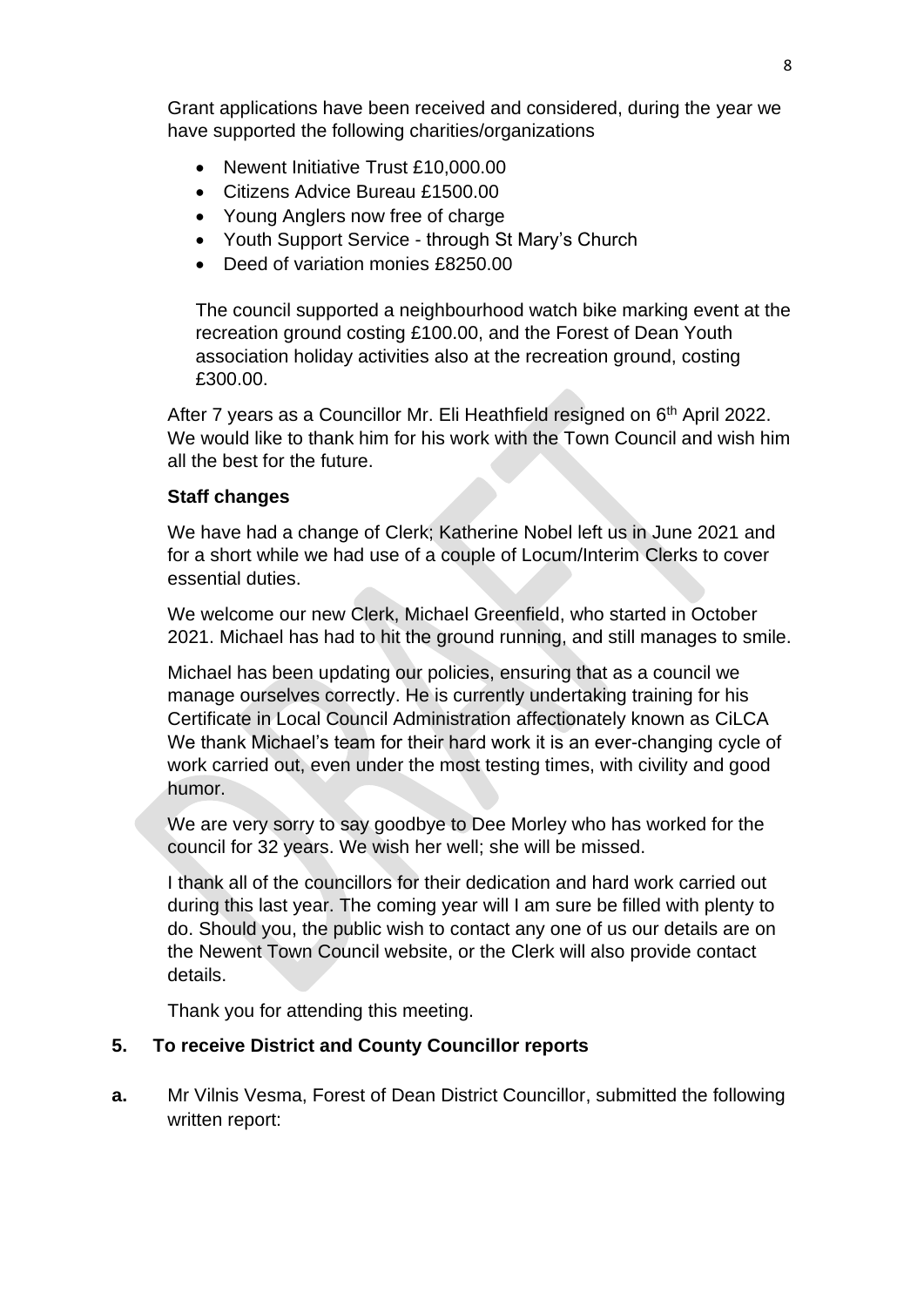**Waste and recycling** have featured high on my list of activities over the last year. Our performance on provision of new and replacement recycling containers has not been good but I have got individual cases resolved when they were brought to my attention. I also pressed successfully for more paper and card capacity in the Lewell Street Car Park recycling area. Less successful have been my efforts to have the bins moved to one side to improve the view from the car park to the lake area, which would have contributed in a small way to making the town more appealing to visitors.

**Facilities for young people**: I have been supporting the long-running campaign for a skate park, securing an admittedly small amount of extra funding through the planning process, and organising an online auction of promises.

**Travel and transport**: the District Council has a working group on so-called "active travel," which is usually taken to mean walking and cycling. Within that narrow definition I have been helping Newent Cycling Group's campaign to improve the cycle link to Hartpury College and University, and onwards to Gloucester. With the advent of electric bikes this route, which largely avoids main roads, could help to reduce car traffic—at least in fine weather—on what we call the Newent to Gloucester corridor. But I have also been pushing for the Active Travel group to widen its remit and encompass lift-sharing, ride-on-demand bus services, and other forms of travel that reduce car use but are suitable for the less able and people with children, shopping, and luggage, not to mention anybody who is travelling in poor weather or during the hours of darkness.

**Town centre revival**: I have recently been active helping the local shops and other businesses with their efforts to revive the town centre, for example by brokering the handover of the dormant Newent and District Business Club to a fresh committee of enthusiastic business people. I attend the District Council's town-centre liaison group whenever possible and argue Newent's case for support. Current issues include the possibility of tree planting in the town centre and, more importantly from a financial point of view, securing a fair share of the £1,000,000 available to the District under the UK Shared Prosperity Fund announced in the last few days.

**b.** Mrs Julia Gooch, Forest of Dean District Councillor, submitted the following written report:

Dear Residents

The Annual General Meeting took place in May 2021 the first full council meeting in person.

Over the past year I have attended and chaired eight Meetings of Full Council, sat on one Licencing meeting, eleven planning meetings, three strategic overview and Scrutiny meetings and seven Cinderford Northern Quarter Inquiry meetings.

Preparation for meetings is vitally important sometimes it can be quite daunting when a report is 100s of pages long but reading the reports is vital in the decision-making process.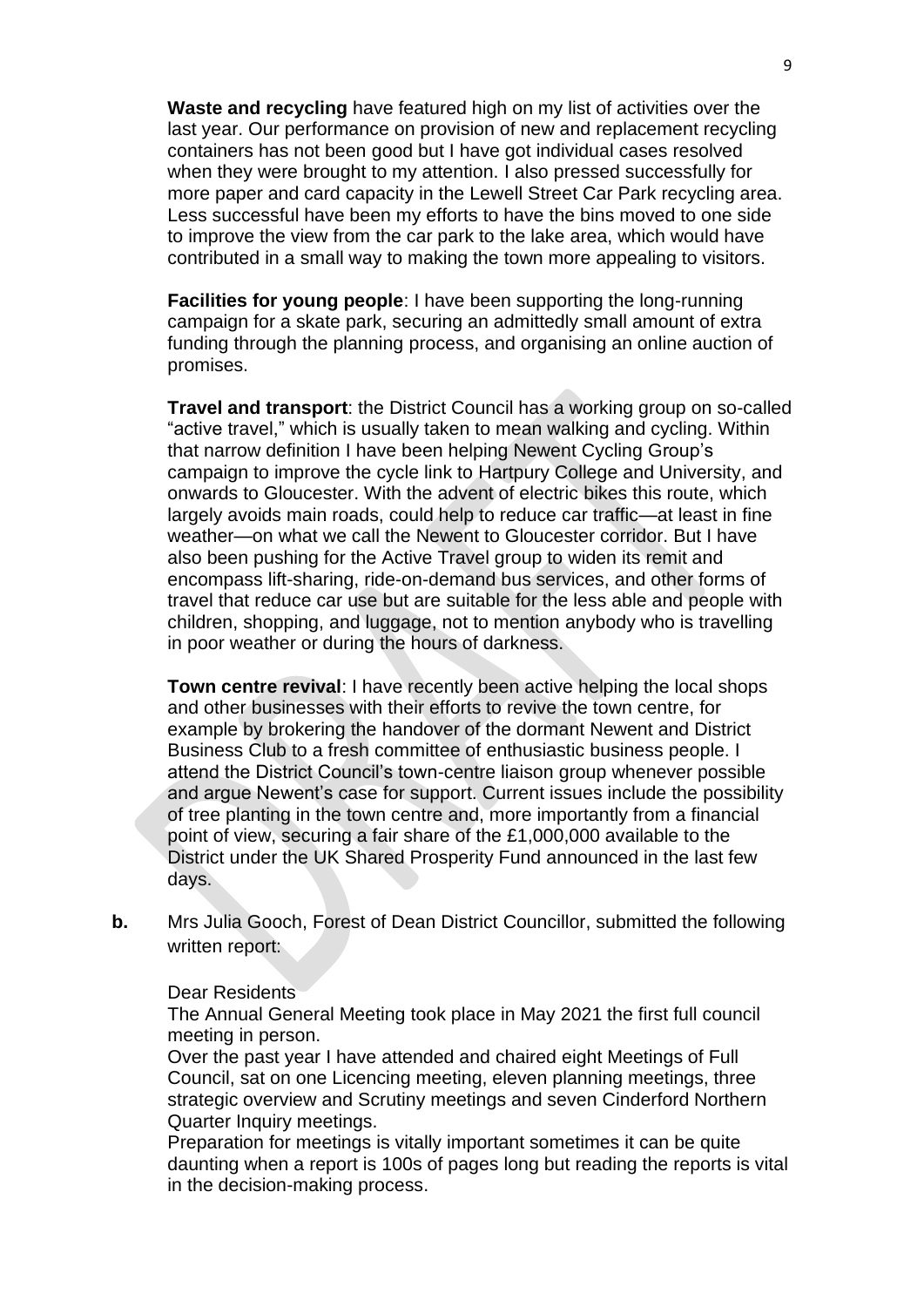Public meetings are webcast and available to either watch live or at a more convenient time.

I have attended training and webinars as there is always something new to learn or to participate in. I have this year attended training in the use of social media, equality and diversity, safeguarding, housing & homelessness, highways, flooding, affordable housing, health & equalities, the impact of the pandemic on younger and older people and living with dementia.

I have joined in with Community Dementia Links remotely as well as town centre liaison meetings.

I joined Staff and District Council Colleagues for a Great British Spring Clean.

I have been able to assist or address concerns raised by residents or referred them in the right direction.

The state of our roads has been a major concern, Southend Lane has rumbled on for several years with promises of re-surfacing, now that the developments are completed and after contacting the Cabinet Member for Highways at Gloucestershire County Council, I am informed this road is due to be resurfaced in this financial year in the meantime the deepest potholes have once again been repaired.

Blockages to public rights of way, the cleaning of the steps from Foley Road to Culver Street, the bund which slows down surface water before it reaches the Town Centre, tree protection orders and removal of hedges/trees, planning issues, overgrown hedgerows and Meek Road recreation ground are all areas I regularly keep my eye on and report problems to the relevant department for rectification where necessary.

I continue to support the young people's quest for a skate park and have identified significant funding which is earmarked towards the project.

I continue to liaise with Newent Initiative Trust and young people as it is important the Town serves to support everyone. 'The Big Answer' https://www.childrenscommissioner.gov.uk/the-big-answer/ is an interesting survey. There are times when we all need someone to listen but not just listen, we need to hear too.

I have chaired steering/working groups

- To provide a memorial within the district in recognition of the Battle of Imjin; this work is ongoing
- The Queen's Platinum Jubilee Celebration approved by Full Council on 14th April 2022 – Congratulatory Scroll to HM the Queen, planting of seven wild cherry trees with a commemorative plaque at the Cyril Hart Arboretum, bunting, flag raising and proclamation at FODDC Offices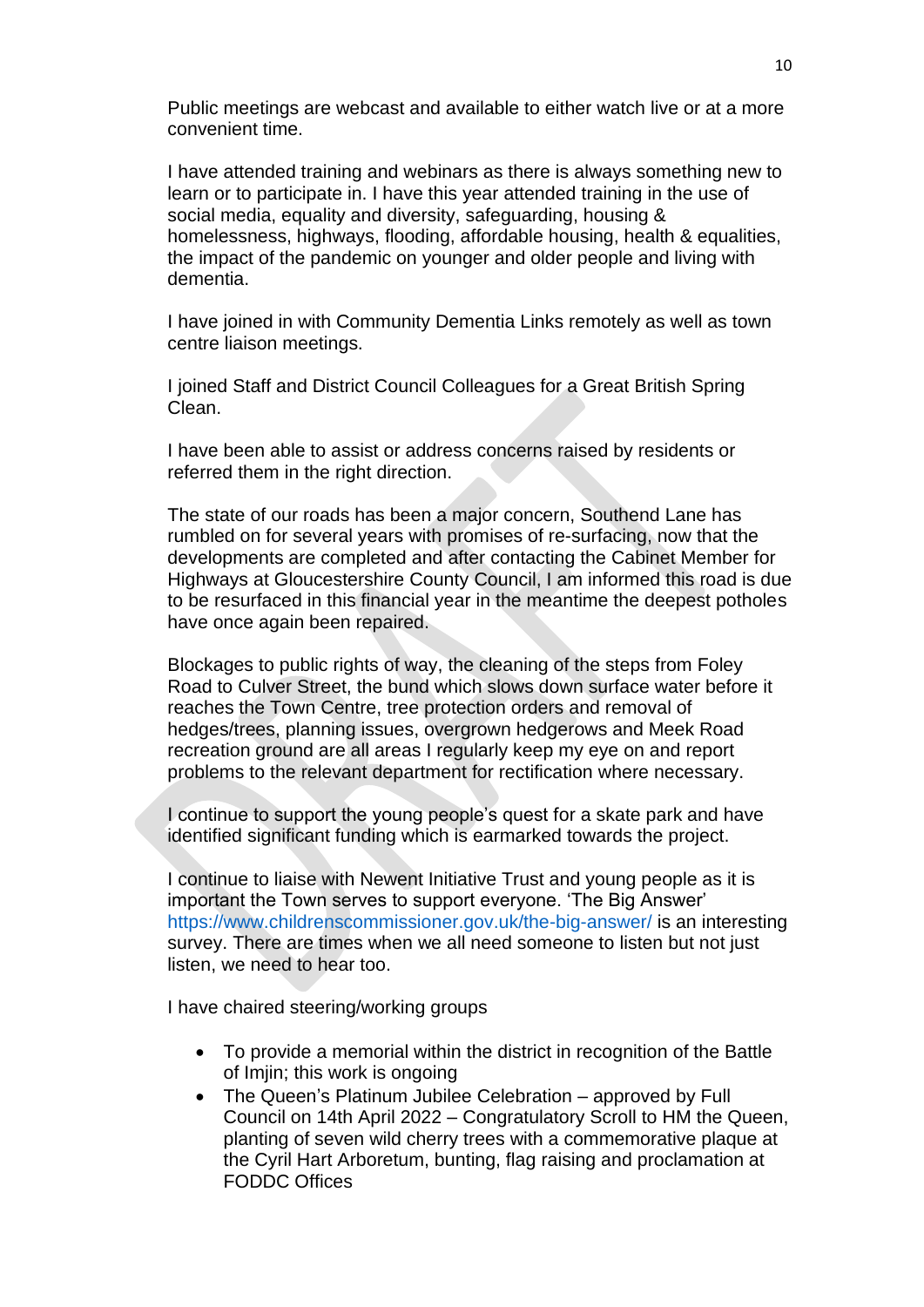I organised a winter owl evening at the International Centre for Birds of Prey to raise funds for my charity Forest Voluntary Action Forum (FVAF). These events also help promote our district with civic leaders from within our county and neighbouring counties. The Mayors of Hereford, Tewkesbury Town, and Tewkesbury Borough, Cinderford as well as the Deputy Mayor of Cheltenham, my Vice Chairman, staff, district councillors and friends thoroughly enjoyed the event and gave praise promising to return. Sadly the opportunity has been lost as we received news that after 55 years this wonderful attraction which brought thousands of visitors to the district has closed for good, however it is pleasing to note that Jemima Parry Jones MBE will continue with the conservation work that began with her Father Philip Glasier many years ago.

The bells rang and Pillowell Silver Band performed in true Christmas Spirit at the Church of St Mary, St Peter and St Paul for my Christmas Carol Service. I was delighted to welcome residents of both Westbury & Newent Parish, the High Sheriff of Gloucester, Deputy Lord Lieutenant's, Chair of Gloucester NHS Trust, the Mayor of Cinderford and Deputy Mayor of Cotswold District as well as Officers & Councillors from both the District Council, Newent Town and Westbury Parish Council. Proceeds from the carol service went to Forest Voluntary Acton Forum (FVAF) and Westbury Church.

Civic duties representing FODDC has included

- Cutting the ribbon for the launch of Market to your Door a mobile food van
- Beat the Retreat concert at Bathurst Park, Lydney hosted by Lydney Town Council
- Attending the launch of Accxel a new construction training centre located at Cinderford – Constructed with government grant funding of just short of £2millon
- Tibberton Alms-houses Garden party renovation of one of the Alms Houses with grants from FODDC
- A service at Gloucester Cathedral for the 70th Anniversary of the Battle of Imjin – The service was both Commemorative and Education, with a keynote address given by TV presenter and Historian Peter Snow. The Salamanca Band and Bugles of the Rifles played during a march by Riflemen, serving soldiers, including representatives of 170 Battery RA and Veterans through the City.
- The Battle of Imjin concert held at St Pauls Church, Parkend The Royal Forest of Dean Orchestra performed 'Holding the Hill' written by Liz Lane to commemorate the battle of Imjin River and a performance from solo violinist Marie Roberts
- Tewkesbury Mop Fair Tour escorted by Mr & Mrs Danter
- Remembrance Parade and laying the wreath on behalf of the FODDC at Cinderford War Memorial – A parade from the Town Council Offices to the Town Centre Memorial followed by a parade to the Soldiers and Sailors for refreshments.
- Cheltenham Racecourse for both the Mayors of Tewkesbury & Cheltenham Borough's Charity Event – funds raised for the Samaritans, Scoo B doo and SARA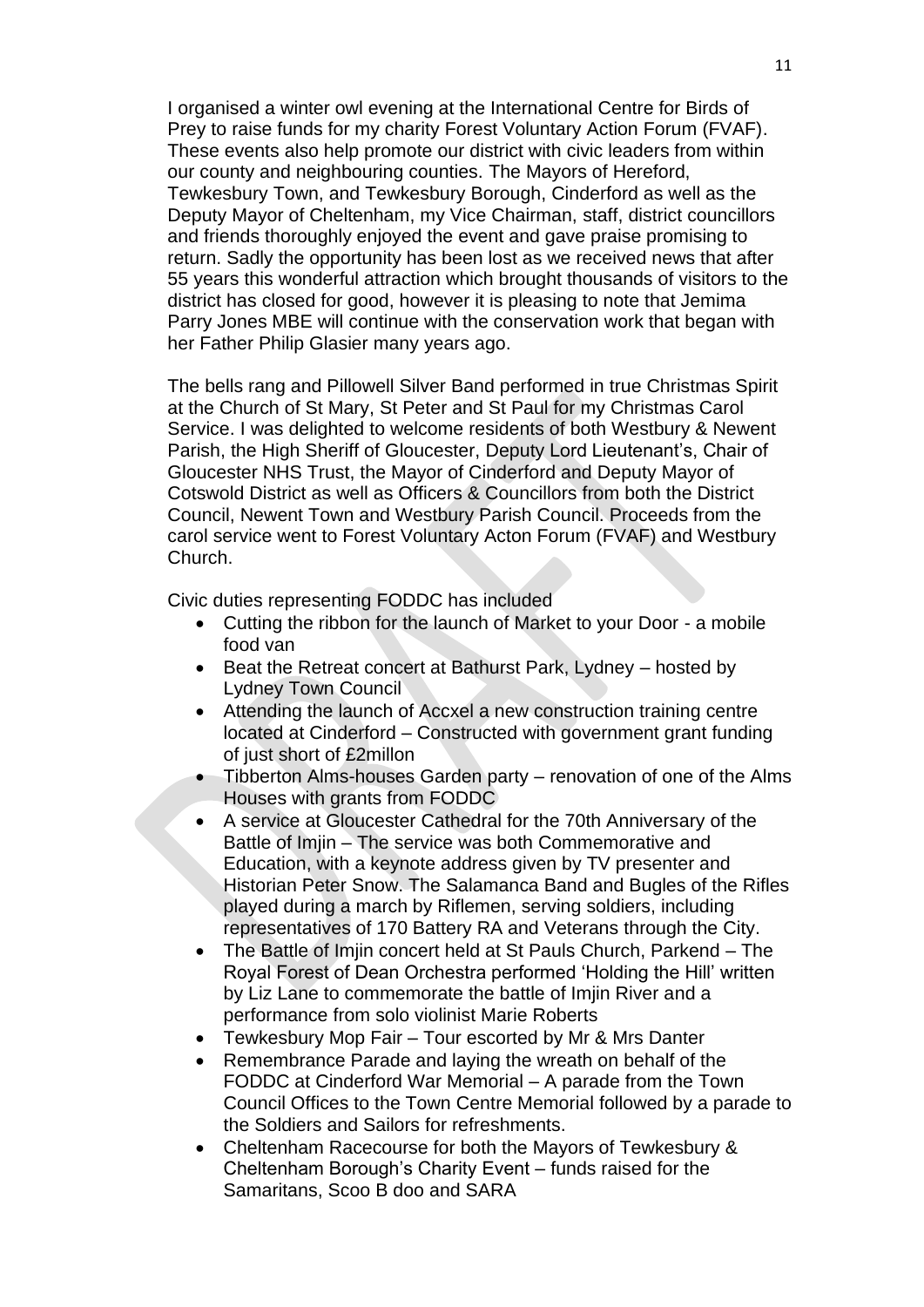- The Mayor of Newent's Christmas Carol Service at St Mary's Church – performances by Picklenash School and Newent Dolphin Club, refreshments at Newent Memorial Hall.
- o The Mayor of Gloucester City Annual Civic Service at Gloucester Cathedral followed by refreshments at the Guild Hall
- $\circ$  The Showmen's Guild Luncheon at Swindon An annual event which bring civic guests from across the country, speeches made on the stigma, mental health and how Showmen and their families volunteered during the pandemic.
- **c.** Mrs Gill Moseley, Forest of Dean District Councillor, submitted the following report:

## **Forward Planning**

I have been attending the cross-party cabinet portfolio holder's support group at which this emerging Local Plan (2026 - 41) is discussed and shaped, on a regular basis. So far, there have been two phases of the process which produces the final draft which will need to be approved by government inspectors before it can be adopted by the FoDDC and becomes part of statutory planning law. More phases, including further public consultation, are yet to come.

The option of a single settlement has been put on the back burner while a thorough investigation on paper has been carried out to look at another option of dispersal through all settlements which can absorb more sustainable growth. Permissions for approximately 4K more dwellings are needed to add to those presently granted within the district.

Newent has been identified in all phases as being likely to take several hundred more dwellings and I, along with my district Newent colleagues, have been vocal in stressing the need for a master plan and new infrastructure which will only come with significant new development, most likely to take place at the south-eastern fringes of the town.

This activity sits well beside my role as Chair of the Newent Neighbourhood Development Plan whose span matches that of the emerging FoDDC Local Plan.

### **Solar Farm Applications**

In addition to the current Rymes Farm solar array off the B4215, two further applications have been made either side, at Moat Farm, Anthony's Cross and at Laynes Wood Farm. In addition, a further application to the north of the B4215 in Hartpury parish is in the pipeline. If all or some of these applications are approved, the landscape between Newent and Highnam will be altered dramatically.

While the need for renewable energy is readily accepted, the extent of these adjacent applications needs very careful consideration regarding the impact on the local landscape and character of this rural area. I was therefore pleased that leaders of the affected parishes and two district councillors got together informally and as a result, invited their councils to request a meeting between representatives of the area and leading officers of the FoDDC as the local planning authority.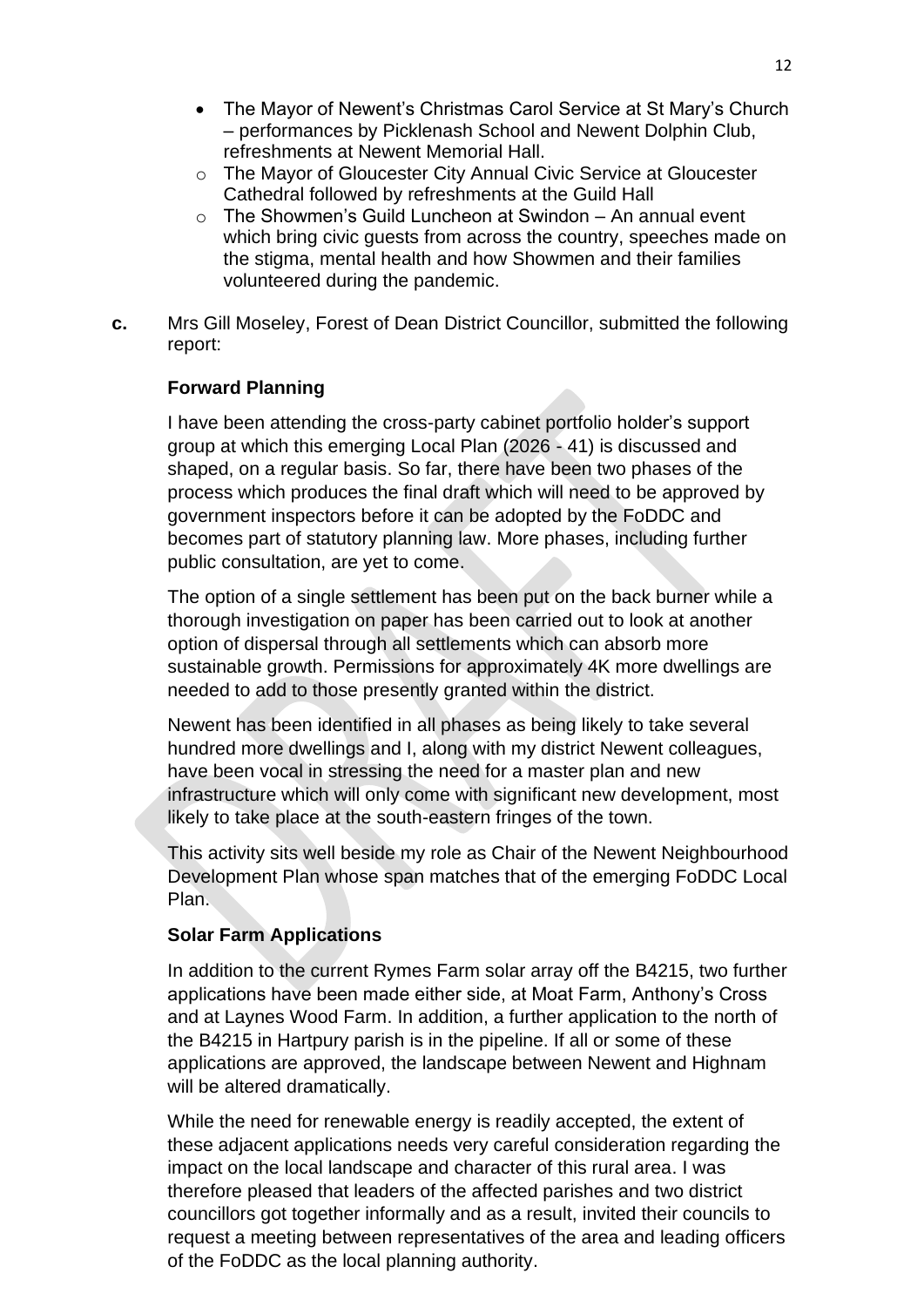At present there is no strategic plan against which to measure the impact and no obvious protocol under which to determine the applications with regard to each other.

#### **Other Matters**

I was pleased to work with a member of the Green Party to put forward a motion at Full Council in support of 20mph speed limits where communities want them, which links in with my work as a County Councillor.

I am also pleased to note that more members of the public are attending the NTC meetings.

**d.** Mrs Gill Moseley, County Councillor, submitted the following report:

## **Composition of Gloucestershire County Council**

In order to understand the processes of the County Council, it is useful to know its political composition. The Conservatives make up the majority ruling group of 28 with the 25-strong opposition comprising 16 Liberal Democrats, 5 Labour/Labour & Co-operatives and 4 Greens. This means in practice that the Conservative Group controls the council and its decisionmaking processes through the Cabinet, with its members holding portfolios which cover the business of the entire council.

However, opposition party members are very active. We bring forward motions to full council, chair two of the committees and take a full part in the scrutiny and other committees. I sit on the Environment Scrutiny Committee, the Health Overview and Scrutiny Committee and the Planning Committee.

My group has long championed an investigation into the pollution of the rivers which has now reached national headline status. A GCC working group has now been set up at long last. My colleague Cllr Jeremy Hilton chairs the committee which holds responsibility for Fire Services in the county.

### **Motions to Full Council**

Even before I was elected last May, I was contacted by a councillor from Dymock Parish Council who had put through a local motion calling for the County Council to implement 20mph limits where communities wanted them according to the Stockholm declaration.

I was very pleased to take this to my group and it became our first motion of the new term. It was accepted in principle by the Conservative majority, and we expect it to form part of the new Road Safety policy which is due to be approved in June.

We also put forward a motion relating to the method that Highways use to repair our roads, knowing that fixing one pothole while leaving others to deteriorate, rather than fixing them there and then, would bring quicker improvements. That did not get very far, sadly, but at least it highlighted the issue when, one after another, almost all the Liberal Democrat Group, including myself, stood up to relate particular problems in their areas.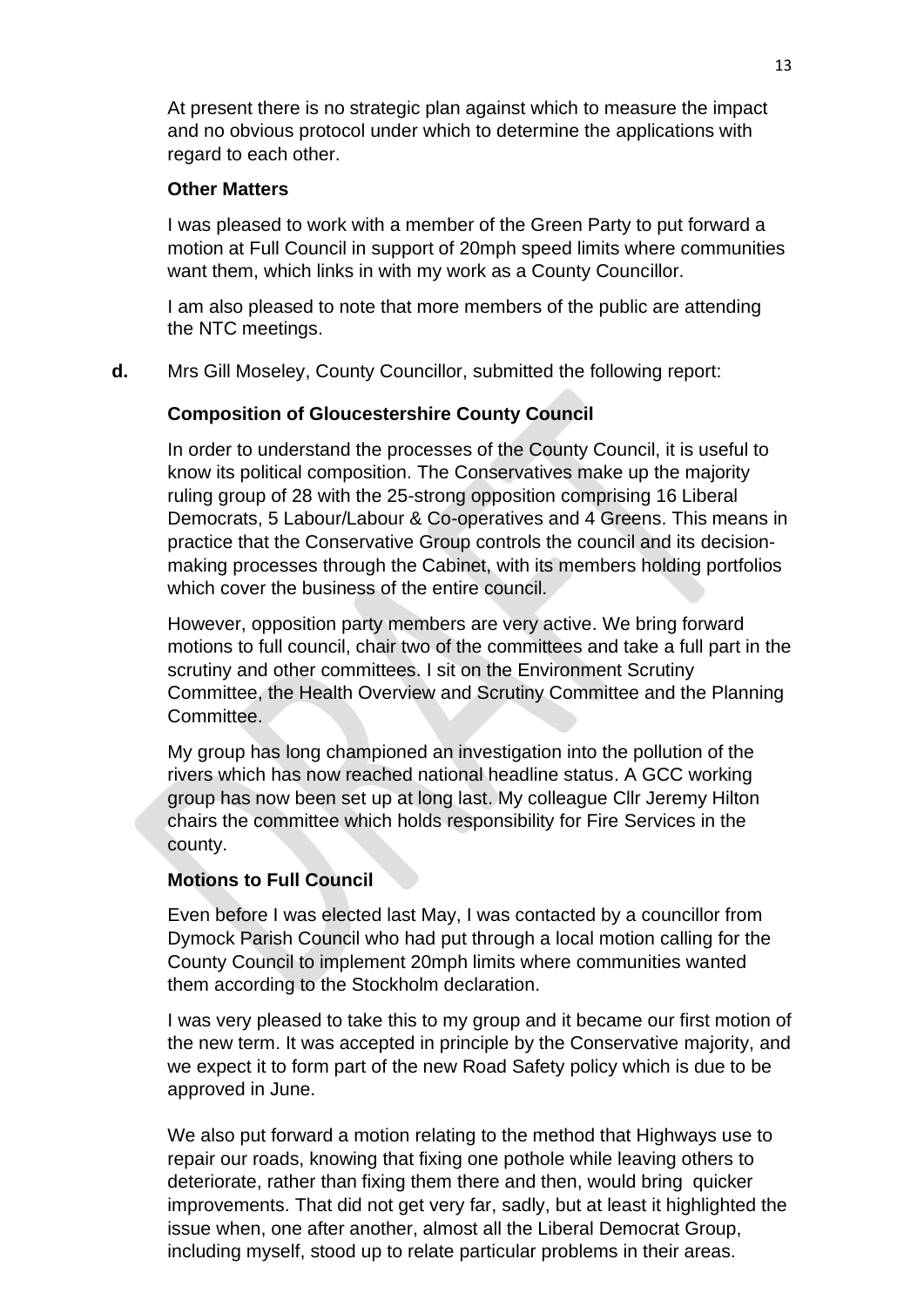#### **Local Buses**

I cannot imagine there is anyone here who does not know about the drastic withdrawal of the 132/32 Stagecoach bus services beyond Newent. I was involved with trying to find solutions at a relatively early stage and today, as you have heard, a 26-week trial shopper service has started. There are more details at the stall, and I must pay a huge tribute to Clare Stone, who leads the Buses4Us campaign group which has been behind the planning of this route for several long months and is now working on a replacement service for the lost routes between Newent, Ross, and Ledbury.

### **Other Matters**

There are a number of other issues with which I have been involved at GCC, either through residents contacting me or through some of the other nine parish councils in my division. These include the closure of four GCCowned residential homes, biodiversity corridors, general transport issues, and so on. I also have a councillor scheme which can award grants for Covid Recovery to community groups and organisations, and a Highways Local Fund for small projects which promote safety on the Highways and Footpaths in my division. I am always happy to be contacted about any of these matters or any others which relate to the GCC.

### **6. Question time from the public – Chaired by the Town Mayor**

**Councillor Mrs C Howley confirmed that some questions had been submitted prior to the meeting and they were read out by Councillor Mrs M Duffield** 

### **Question about the Post Office from a resident***.*

*I understand that Newent's post office building is being sold and there is a chance that we will lose a post office in the town. The loss of the Post Office Counters service would be a blow to many residents. Has or is the Town Council assisting in seeking to preserve a post office presence in the town?* 

Councillor Mrs C Howley responded that the Post Office have a duty to provide a service and that they are actively looking for someone to take over the business.

There is one business interested in setting up a Post Office, which is exciting news, and we will come through this period of uncertainty.

Councillor Mrs Gooch commented that she had contacted Mr Mark Harper MP, on this subject and he is looking into the matter.

#### **Question about town planting arrangements from a resident.**

*The original ideas were to have NTC using a contractor in the town and the Town Council staff to undertake duties.*

*Shrub beds, do we have an NTC Planting Plan? What is the strategy?*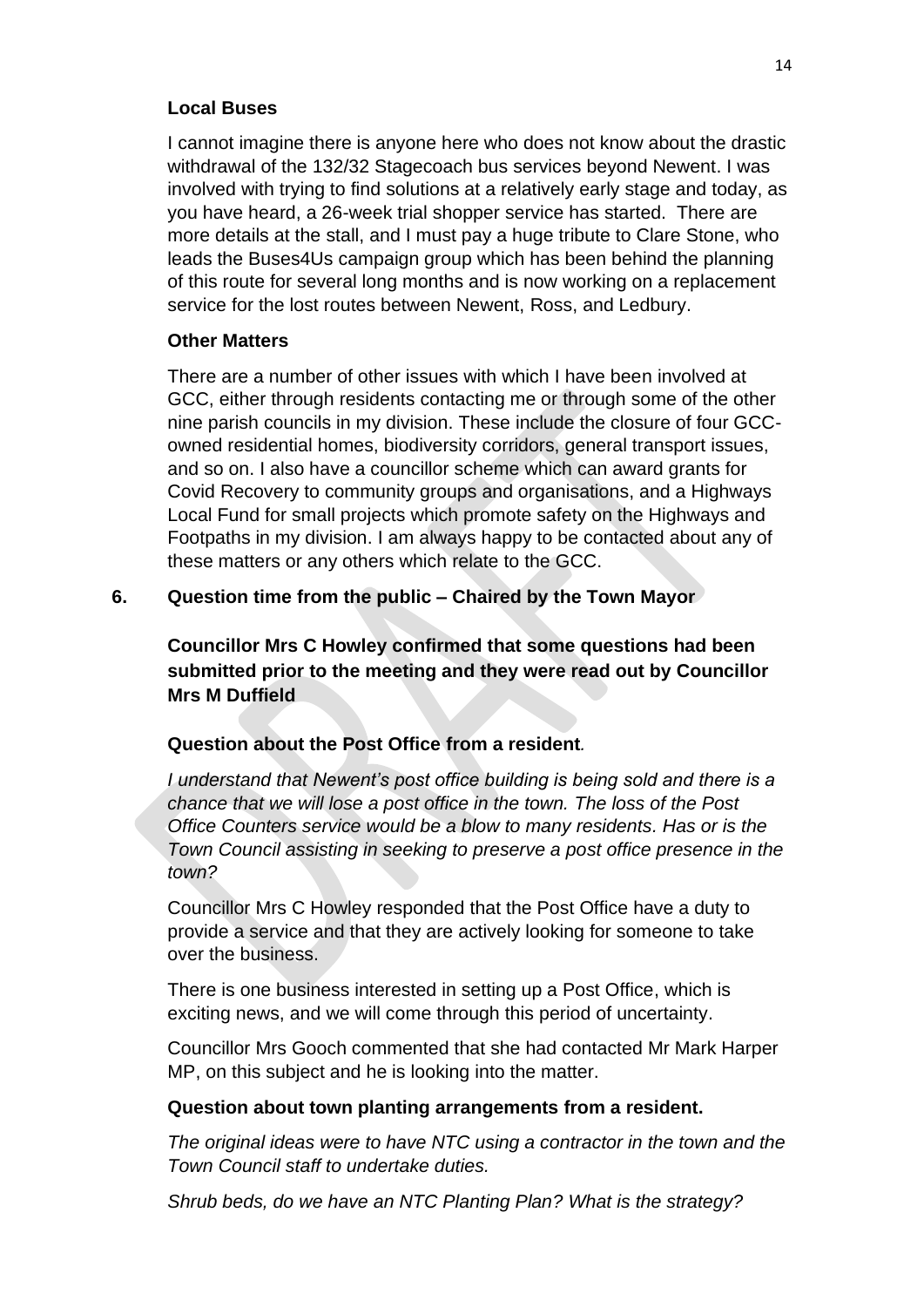*The council is strong on ideas, but we need specifics.*

*NTC needs to take advice and turn aspirations into a plan of action.* 

Councillor Mrs Gooch commented that advice had been taken from the Royal Horticultural Society regarding planting arrangements.

# **Comment on the Ukrainian Support in Gloucestershire from Rev. Simon Mason**

*Rev. Simon Mason spoke about the creation of a Ukrainian Hub.*

*There are plans to create a wider planning support network and the creation of a Ukrainian Hub, for those who are expecting to host refugees.*

*The intention is to cover Newent and the surrounding areas.*

*There are two strands to the project*

- *1. Refugees on location*
- *Enabling them to talk with each other*
- *Cook Ukrainian food to share with the local community*
- *Community opportunities to meet the refugees*

*This is an opportunity to provide the refugees with some control and support and to enable them to build links within the local community.* 

- *2. Support host families*
- *Small pilot of host group to be formed that can fill a function to host families*
- *Refugees have needs and there may be a way to move families between hosts, if needed*

*If any person would like to be involved, please contact Rev. Simon Mason at St Mary's Church, Newent.*

It was commented that Councillors Mrs K Selwyn and Mrs C Howley are already involved and that there is an aim to broaden the project to other schools in the area, to enable a meaningful Newent welcome to the refugees.

Councillor Mrs C Howley thanked Rev. Mason for the comments.

# **Comment on various issues from a resident.**

- *Lack of communication - 3 days to get questions for comment.*
- *Advertised in the New Ad, but can it be advertised further?*
- *Ring Road by the bypass, disgusting condition. Can something be done?*
- *Can something be done about the pot holes?*
- *Dog mess in Newent, the Recreation Ground (rugby field) people never clear it up. We need to be educating people on this.*
- *Cars parked on the pavement when the rugby is on down Watery Lane.*

(Note: Councillor Mrs W Odhiambo arrived 7.51pm)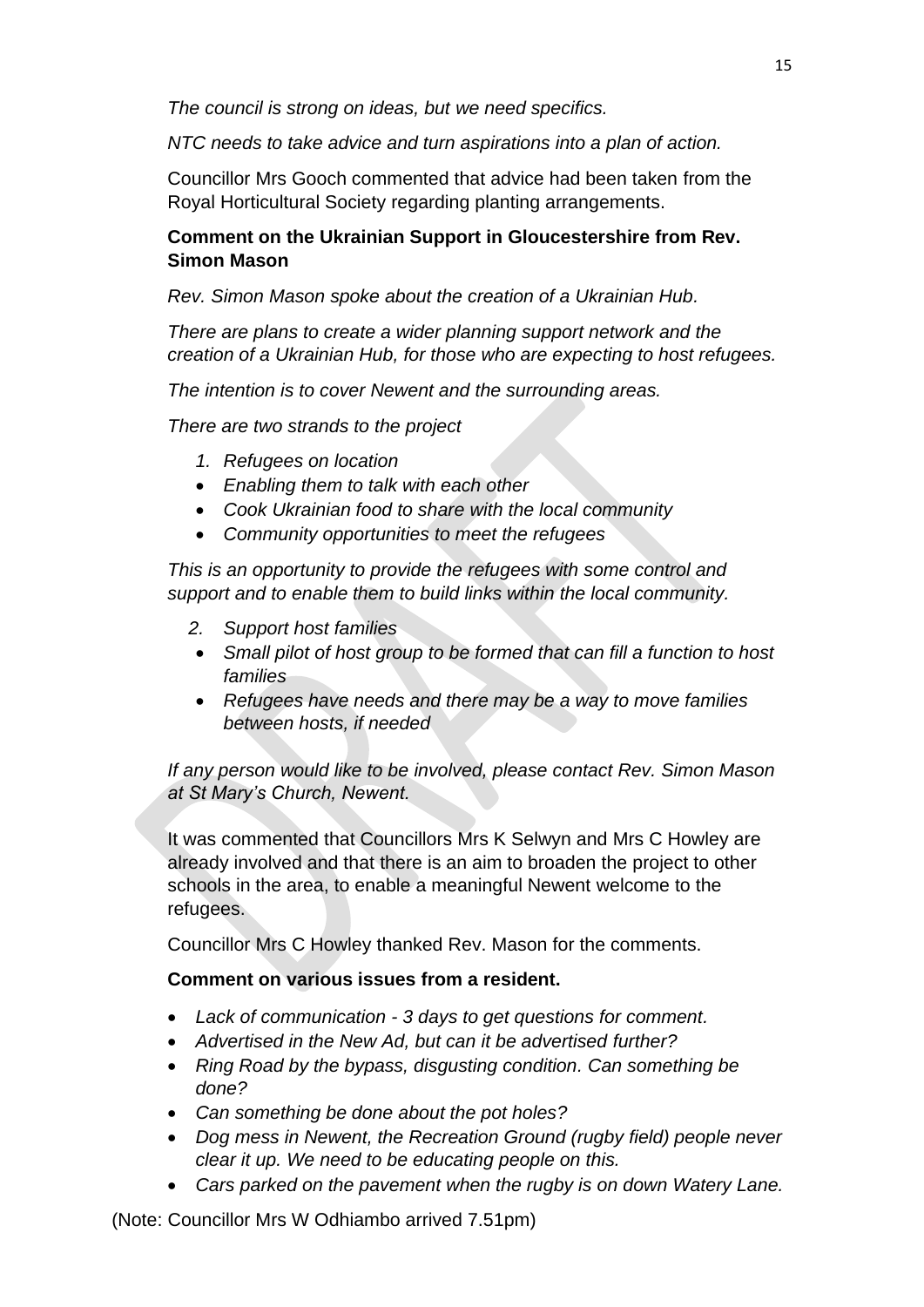- *Manhole cover, Watery Lane it is broken, and nothing has happened to repair it, so now it is covered.*
- *Popes Alley is a shortcut into town and is disgusting and needs improvement.*
- *Recycling centre in the car park is not good. It needs to be addressed and the council need to do something about the recycling at the car*  park. Visitors need to see the best of Newent. We need proper bins, big *ones for everyday and proper recycling facilities.*
- *Put an advert in the press and let us know who the councillors are. New Ad needs publicity.*
- *New Ad needs a couple of community pages in it.*

Councillor Mrs C Howley commented that Newent Town Council had spoken with Street Wardens about the arboretum and the lake and have handed bags out to stop the dog fouling. There is a need to be persistent with this, as not everyone does this. On the recreation ground it is not a pleasant thing to come across.

*A resident commented that the suggestion is to have a bin with tissues and gloves, similar to a petrol station.* 

Councillor Mrs C Howley commented that people can carry their own dog bags. The Clerk will pass the information onto the relevant organisations for their action.

Councillor Mrs C Howley thanked the resident for his comments.

### **Question about town centre visitors to businesses from a resident.**

A resident asked about the footfall of visitors to local businesses.

*The footfall is not there. Can anymore be done to encourage local people to do their shopping?*

Councillor Mrs C Howley commented that events take a lot of time to organise and that the Town Council is open ideas on how to increase footfall to the town.

Members of the public may have ideas and the council has applied for a market licence, which will be issued imminently.

Another parish found having the licences useful. However, some local traders close early.

The town council is willing to work with local business and there is a business club in the town. Covid has also affected businesses.

Councillor Mrs M Duffield commented that from Onslow Road/ Gloucester Road approximately 700 cars turn right onto the bypass. A sign is needed for them to turn left to come into Newent.

We need to enable new Newent to come into Old Newent. If you have ideas, please let us know.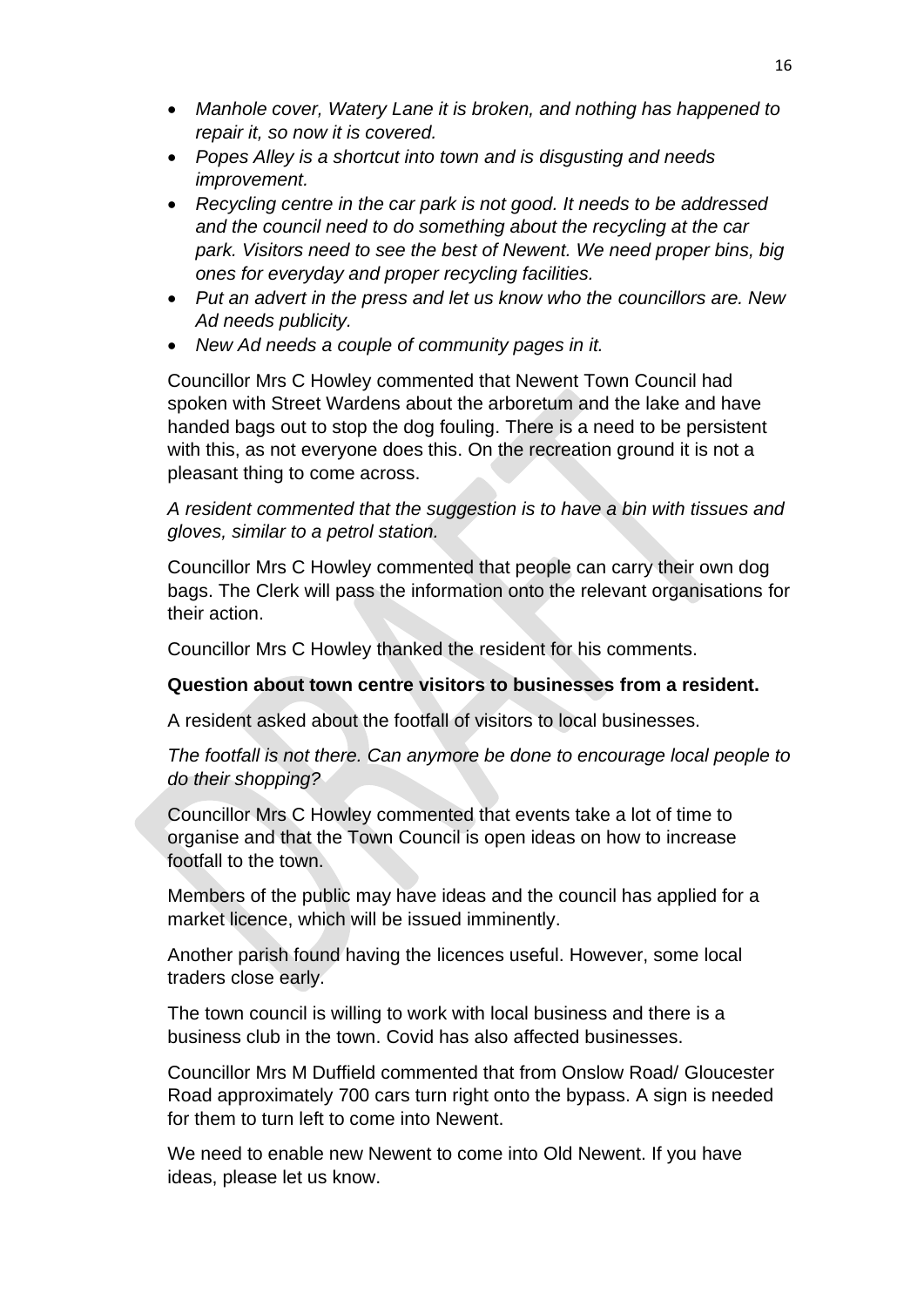## **Question about town centre supermarket from a resident.**

*A resident commented that the town requires a decent supermarket, and that signage into Newent is a good idea.*

## **Comment on various issues**

A resident commented on various issues

*There needs to be an alternative supermarket, other than the ones in the town.*

# **Question about 'Big Lunch' event from a resident.**

*A resident asked about restarting the 'Big Lunch' event.*

*Rev. Simon Mason commented that a band concert is being planned for August.*

# **Question about 'International Women's Cycling event from a resident.**

*A resident commented that there will be an international cycling race in Gloucestershire, passing through Newent on Wednesday 8th June. The resident asked if the council are doing anything to support this event.*

The Clerk will forward the information to councillors.

# **Question about a pop-up café at the Lake area from a resident.**

*A resident asked about having a pop-up café at the lake area.*

Councillor Mrs K Draper commented that has has been considered and additional information is being sought.

The public are encouraged to speak with the council.

# **Question about a town champion from a resident.**

*A resident commented that there are a number of commercial premises that are vacant. There are real possibilities for various types of commercial activities. Over the 26 years that they have resided in Newent there has been a demise of shops.*

*How much money does the council raise, as we do not seem to go for money?*

*Another resident commented that the council have done a good job and that they are engaging with young people.* 

Councillors Mrs C Howley commented that we will continue to work with young people.

Councillor Mrs C Birkan commented that it may be helpful to have the residents signing up to be actively involved.

Councillors Mrs C Howley commented the council are developing a committee structure and for it to work the town council needs their voice and opinions.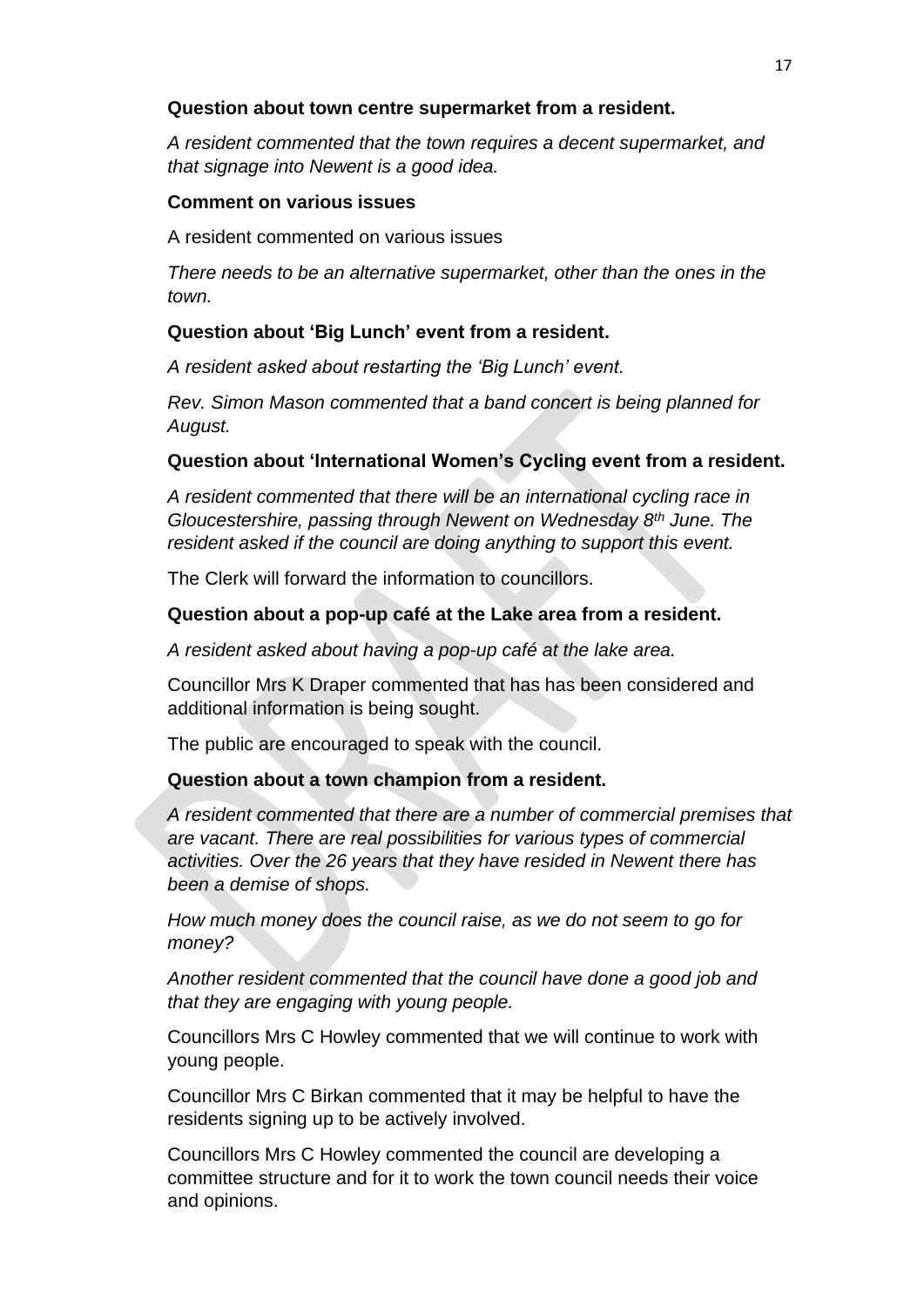We will continue to advertise the committees through our website and make it an easy read.

*A member of the public asked if it is a conversation between the public and council?* 

Councillor Mrs C Howley commented that the committees are part of the council structure, but the town council are encouraging people to be involved.

Councillor Mrs R Wadley commented that since being a councillor she has learnt that by complaining often, you get things done.

The example is potholes and highways. Make complaints directly to those responsible.

Keep reporting it through the proper system/channel, contact county highways for potholes.

Councillor Mrs G Moseley commented that people can contact 0800 514 514 Emergency line and report it. These are listed on a 'Reported Portal' and action usually occurs within 24 hours, as there are criteria for this.

Councillor Mrs G Moseley commented on the by-pass and mentioned that it was part of a forward plan. There is approximately a £81m shortfall for highways and the current method used by the authority is not fully effective, however we work with the systems that we have.

Councillor Mrs G Moseley commented that there are several people who help:

- a. from the Newent Neighbourhood Development Plan (NDP) group. If you would like to make a difference, please join the Steering Group
- b. Newent Climate Change Group, working to an action plan
- c. Bus4Us, community action for better public transport group

**Comment about pride in where you live residents.**

*A resident commented about having pride in where they live, and that people should get outside and improve the environment.*

*There are also dangerous steps in Culver street, which are hazardous for children.*

Councillor Mrs G Moseley commented that there was a lack of pavement in Culver Street for safe passage. There are also issues at Cherry Bank and Connemara Close as there are steep, and a push chair is difficult to get down. In relation to Foley Road, steps are not the only access.

Councillor Mrs Gill Moseley is to speak with Mr Andrew Middlecote, Highways Team, Gloucestershire County Council regarding the steps.

*A resident commented that we live in a rural town and now they want pavement in the rural town. There needs to be a stop to the satellite navigation lorries and there needs to be a slowing of traffic, not to urbanise it. 20mph speed limits are needed.*